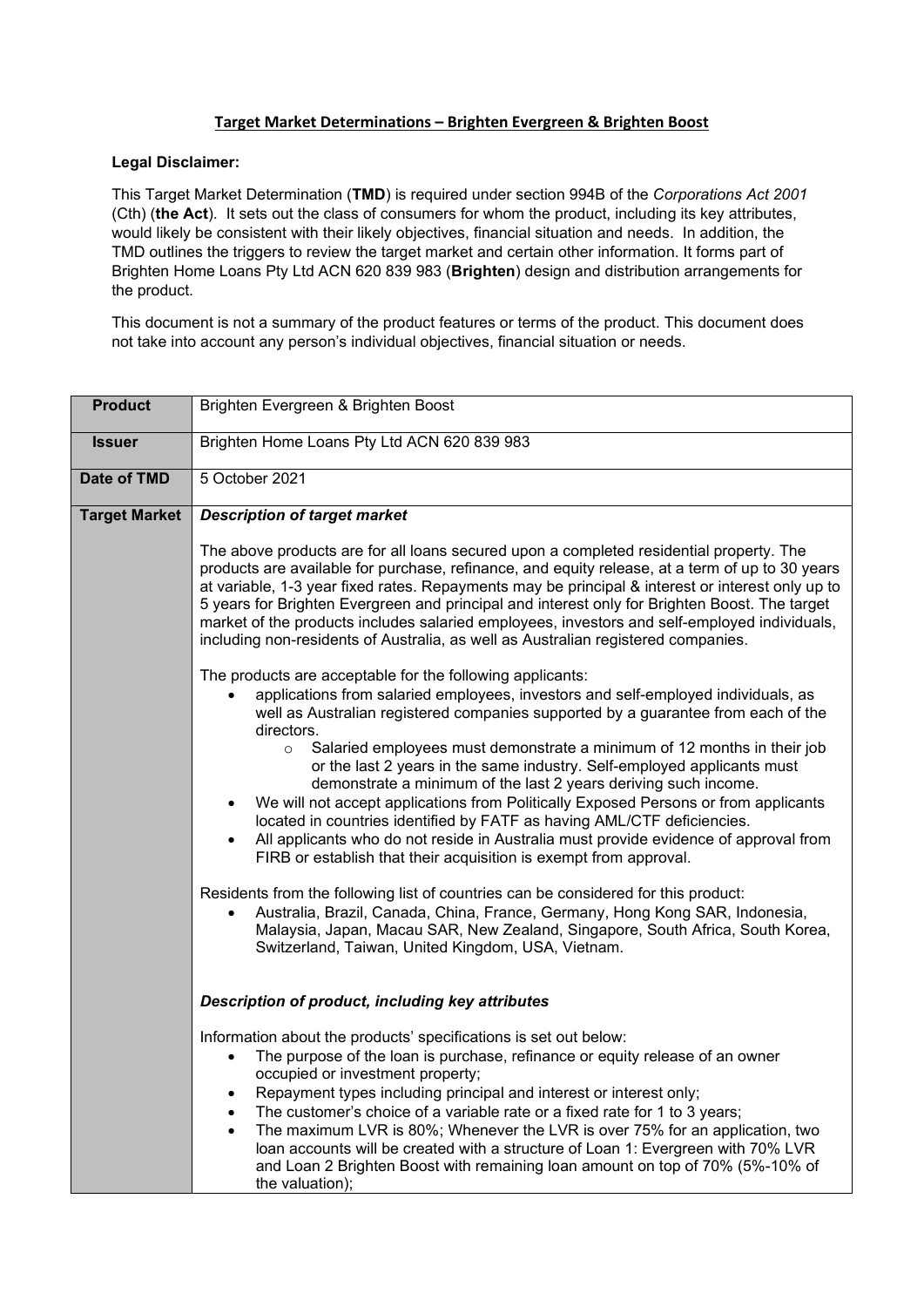| <b>Minimum Loan Size</b><br>The minimum loan amount for a new customer is \$150,000, in cases where an<br>existing borrower seeks a new facility and has an existing loan smaller loan sizes<br>may be considered.<br><b>Maximum Loan Size</b><br>• The maximum loan size per individual security property is \$2,000,000.<br><b>Aggregation of loans</b><br>Facilities that involve related parties must be aggregated as a single group for<br>application assessment purposes. The maximum lending exposure to an individual<br>borrower (without the consent of the credit committee) is \$3,000,000.<br>Description of likely objectives, financial situation and needs of consumers in the<br>target market<br>The products are designed for consumers who are:<br>seeking to purchase residential property within Australia for either owner occupation<br>or investment purposes;<br>seeking to refinance residential property within Australia for either owner occupation<br>٠<br>or investment purposes;<br>seeking to consolidate debt (ie. credit cards, personal loans, business loans, etc.);<br>٠<br>seeking to make non-structural home improvements;<br>$\bullet$<br>seeking to make and "Off the Plan" purchase;<br>$\bullet$<br>seeking to get a business loan;<br>seeking to acquire non-real estate investments (shares, managed funds, etc.);<br>seeking finance for general consumer purposes (ie. car, holiday, etc.);<br>if the customer chose a variable rate, they would be seeking flexibility to make extra<br>repayments without a fee; seeking flexibility to redraw funds as required; seeking<br>additional features on their home loan (ie. offset account);<br>if the customer chose a fixed rate option, they would be seeking the certainty of a<br>$\bullet$<br>fixed interest rate; seeking the certainty of fixed repayments over the term of the loan;<br>and<br>the customer would need to meet Brighten's credit assessment and AML/CTF<br>requirements.<br>Classes of consumers for whom the product is clearly unsuitable<br>We will not accept applications from Politically Exposed Persons or from applicants located in<br>countries identified by FATF as having AML/CTF deficiencies.<br>Explanation of why the product is likely to be consistent with the likely objectives,<br>financial situation and needs of consumers in the target market<br>The products are likely to be consistent with the likely objectives, financial situations and<br>needs of the customers within the target market as it is a simple loan construct to understand. | Interest only periods of a maximum of 5 years for Brighten Evergreen;<br>٠<br>100% offset facility included for variable rate loans;<br>٠<br>Up to 5 loan splits with fixed rate portions not more than 50%;<br>$\bullet$<br>Apartments, townhouses and detached houses in ALL Australian States including<br>$\bullet$<br>Tasmania;<br>Up to 30 years loan term;<br>٠<br>Complimentary pre-assessment and conditional written approval;<br>٠<br>Genuine Alt Doc solution available to all Self-Employed borrowers;<br>$\bullet$<br>Available to Non-residents of Australia - No translation required for documents in<br>Chinese; and<br>Online access through the Brighten Home Loans portal. |
|-----------------------------------------------------------------------------------------------------------------------------------------------------------------------------------------------------------------------------------------------------------------------------------------------------------------------------------------------------------------------------------------------------------------------------------------------------------------------------------------------------------------------------------------------------------------------------------------------------------------------------------------------------------------------------------------------------------------------------------------------------------------------------------------------------------------------------------------------------------------------------------------------------------------------------------------------------------------------------------------------------------------------------------------------------------------------------------------------------------------------------------------------------------------------------------------------------------------------------------------------------------------------------------------------------------------------------------------------------------------------------------------------------------------------------------------------------------------------------------------------------------------------------------------------------------------------------------------------------------------------------------------------------------------------------------------------------------------------------------------------------------------------------------------------------------------------------------------------------------------------------------------------------------------------------------------------------------------------------------------------------------------------------------------------------------------------------------------------------------------------------------------------------------------------------------------------------------------------------------------------------------------------------------------------------------------------------------------------------------------------------------------------------------------------------------------------------------------------------------------------------------------------------------------------------------------------------------------------------------|-------------------------------------------------------------------------------------------------------------------------------------------------------------------------------------------------------------------------------------------------------------------------------------------------------------------------------------------------------------------------------------------------------------------------------------------------------------------------------------------------------------------------------------------------------------------------------------------------------------------------------------------------------------------------------------------------|
|                                                                                                                                                                                                                                                                                                                                                                                                                                                                                                                                                                                                                                                                                                                                                                                                                                                                                                                                                                                                                                                                                                                                                                                                                                                                                                                                                                                                                                                                                                                                                                                                                                                                                                                                                                                                                                                                                                                                                                                                                                                                                                                                                                                                                                                                                                                                                                                                                                                                                                                                                                                                           | There are requirements as to the loan size for this product:                                                                                                                                                                                                                                                                                                                                                                                                                                                                                                                                                                                                                                    |
|                                                                                                                                                                                                                                                                                                                                                                                                                                                                                                                                                                                                                                                                                                                                                                                                                                                                                                                                                                                                                                                                                                                                                                                                                                                                                                                                                                                                                                                                                                                                                                                                                                                                                                                                                                                                                                                                                                                                                                                                                                                                                                                                                                                                                                                                                                                                                                                                                                                                                                                                                                                                           |                                                                                                                                                                                                                                                                                                                                                                                                                                                                                                                                                                                                                                                                                                 |
|                                                                                                                                                                                                                                                                                                                                                                                                                                                                                                                                                                                                                                                                                                                                                                                                                                                                                                                                                                                                                                                                                                                                                                                                                                                                                                                                                                                                                                                                                                                                                                                                                                                                                                                                                                                                                                                                                                                                                                                                                                                                                                                                                                                                                                                                                                                                                                                                                                                                                                                                                                                                           |                                                                                                                                                                                                                                                                                                                                                                                                                                                                                                                                                                                                                                                                                                 |
|                                                                                                                                                                                                                                                                                                                                                                                                                                                                                                                                                                                                                                                                                                                                                                                                                                                                                                                                                                                                                                                                                                                                                                                                                                                                                                                                                                                                                                                                                                                                                                                                                                                                                                                                                                                                                                                                                                                                                                                                                                                                                                                                                                                                                                                                                                                                                                                                                                                                                                                                                                                                           |                                                                                                                                                                                                                                                                                                                                                                                                                                                                                                                                                                                                                                                                                                 |
|                                                                                                                                                                                                                                                                                                                                                                                                                                                                                                                                                                                                                                                                                                                                                                                                                                                                                                                                                                                                                                                                                                                                                                                                                                                                                                                                                                                                                                                                                                                                                                                                                                                                                                                                                                                                                                                                                                                                                                                                                                                                                                                                                                                                                                                                                                                                                                                                                                                                                                                                                                                                           |                                                                                                                                                                                                                                                                                                                                                                                                                                                                                                                                                                                                                                                                                                 |
|                                                                                                                                                                                                                                                                                                                                                                                                                                                                                                                                                                                                                                                                                                                                                                                                                                                                                                                                                                                                                                                                                                                                                                                                                                                                                                                                                                                                                                                                                                                                                                                                                                                                                                                                                                                                                                                                                                                                                                                                                                                                                                                                                                                                                                                                                                                                                                                                                                                                                                                                                                                                           |                                                                                                                                                                                                                                                                                                                                                                                                                                                                                                                                                                                                                                                                                                 |
|                                                                                                                                                                                                                                                                                                                                                                                                                                                                                                                                                                                                                                                                                                                                                                                                                                                                                                                                                                                                                                                                                                                                                                                                                                                                                                                                                                                                                                                                                                                                                                                                                                                                                                                                                                                                                                                                                                                                                                                                                                                                                                                                                                                                                                                                                                                                                                                                                                                                                                                                                                                                           |                                                                                                                                                                                                                                                                                                                                                                                                                                                                                                                                                                                                                                                                                                 |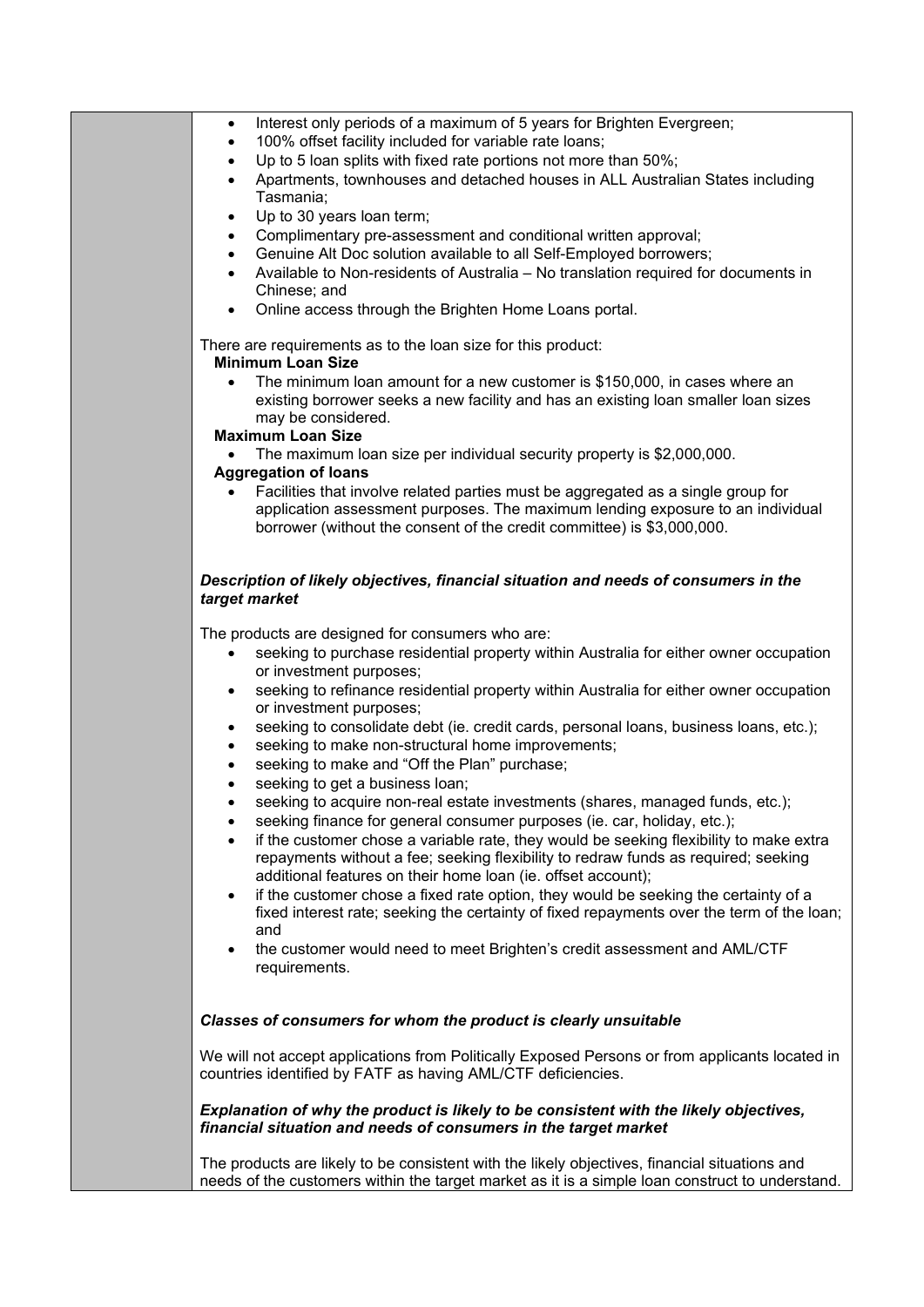|                                  | The options of variable interest rates with 3 year fixed rate periods. Repayments may be<br>principal and interest, or interest only up to 5 years. To be eligible to purchase this product,<br>requirements must be met in relation to:                                                                                                                                                                                                                                                                                                                                                                                         |  |  |  |  |  |
|----------------------------------|----------------------------------------------------------------------------------------------------------------------------------------------------------------------------------------------------------------------------------------------------------------------------------------------------------------------------------------------------------------------------------------------------------------------------------------------------------------------------------------------------------------------------------------------------------------------------------------------------------------------------------|--|--|--|--|--|
|                                  | Employment;<br>Income; and<br>$\bullet$                                                                                                                                                                                                                                                                                                                                                                                                                                                                                                                                                                                          |  |  |  |  |  |
|                                  | Positive credit reports,<br>٠                                                                                                                                                                                                                                                                                                                                                                                                                                                                                                                                                                                                    |  |  |  |  |  |
|                                  | which would mean that, without exceptional circumstances, the Borrowers will be able to<br>meet their repayment obligations.                                                                                                                                                                                                                                                                                                                                                                                                                                                                                                     |  |  |  |  |  |
|                                  |                                                                                                                                                                                                                                                                                                                                                                                                                                                                                                                                                                                                                                  |  |  |  |  |  |
| <b>Distribution</b>              | <b>Distribution conditions</b>                                                                                                                                                                                                                                                                                                                                                                                                                                                                                                                                                                                                   |  |  |  |  |  |
| <b>Conditions</b>                |                                                                                                                                                                                                                                                                                                                                                                                                                                                                                                                                                                                                                                  |  |  |  |  |  |
|                                  | The main distribution channel for this product is through third part distributors, being<br>mortgage brokers, mortgage managers, and aggregator panels (Distribution Partners).                                                                                                                                                                                                                                                                                                                                                                                                                                                  |  |  |  |  |  |
|                                  | The distribution conditions which Distribution Partners must comply with include ensuring that<br>potential customers within the target market meet the eligibility requirements for the product.                                                                                                                                                                                                                                                                                                                                                                                                                                |  |  |  |  |  |
|                                  | In order to distribute this product to a potential customer within the target market, the<br>customer must not:                                                                                                                                                                                                                                                                                                                                                                                                                                                                                                                  |  |  |  |  |  |
|                                  | 1. fall into a class of customers set out under the above heading, "Classes of<br>consumers for whom the product is clearly unsuitable"; or<br>2. provide an unacceptable security type.                                                                                                                                                                                                                                                                                                                                                                                                                                         |  |  |  |  |  |
|                                  | Further eligibility requirements to purchase this product include:                                                                                                                                                                                                                                                                                                                                                                                                                                                                                                                                                               |  |  |  |  |  |
|                                  | 1. Employment requirements of the target market; and<br>2. Income requirements of the target market.                                                                                                                                                                                                                                                                                                                                                                                                                                                                                                                             |  |  |  |  |  |
|                                  | Why the distribution conditions and restrictions will make it more likely that the<br>consumers who acquire the product are in the target market                                                                                                                                                                                                                                                                                                                                                                                                                                                                                 |  |  |  |  |  |
|                                  | Brighten monitors the quality and content of applications received from its Distribution<br>Partners for trends and patterns of unacceptable practices or just poor quality and/or<br>incomplete loan applications. Feedback is given, if and when needed. Brightens distributing<br>Mortgage Brokers and Mortgage Managers are all party to agreements that contain<br>commission or fee claw back clauses for unacceptable loans, poor performing loans, fraud<br>and AML/CTF issues amongst other criteria. Brighten also reserves the right in these<br>agreements to terminate Brokers for any reason on two weeks' notice. |  |  |  |  |  |
| <b>Review</b><br><b>Triggers</b> | The review triggers that would reasonably suggest that the TMD is no longer appropriate<br>include:                                                                                                                                                                                                                                                                                                                                                                                                                                                                                                                              |  |  |  |  |  |
|                                  | A significant dealing of the product to consumers outside the target market occurs;<br>٠                                                                                                                                                                                                                                                                                                                                                                                                                                                                                                                                         |  |  |  |  |  |
|                                  | A significant number of complaints or dissatisfaction by the customers in relation to<br>٠<br><b>Distribution Partners;</b>                                                                                                                                                                                                                                                                                                                                                                                                                                                                                                      |  |  |  |  |  |
|                                  | A significant number of complaints is received from customers in relation to their<br>$\bullet$                                                                                                                                                                                                                                                                                                                                                                                                                                                                                                                                  |  |  |  |  |  |
|                                  | purchase or use of the product that reasonably suggests that the TMD is no longer                                                                                                                                                                                                                                                                                                                                                                                                                                                                                                                                                |  |  |  |  |  |
|                                  | appropriate;<br>A material change to the product or the terms and conditions of the product occurs                                                                                                                                                                                                                                                                                                                                                                                                                                                                                                                               |  |  |  |  |  |
|                                  | $\bullet$<br>which would cause the TMD to no longer be appropriate;                                                                                                                                                                                                                                                                                                                                                                                                                                                                                                                                                              |  |  |  |  |  |
|                                  | Hindsight reviews indicate that the product has been sold to classes of customers for<br>$\bullet$                                                                                                                                                                                                                                                                                                                                                                                                                                                                                                                               |  |  |  |  |  |
|                                  | whom the product is clearly unsuitable;                                                                                                                                                                                                                                                                                                                                                                                                                                                                                                                                                                                          |  |  |  |  |  |
|                                  | Material changes to the regulatory environment or relevant legislation;<br>$\bullet$                                                                                                                                                                                                                                                                                                                                                                                                                                                                                                                                             |  |  |  |  |  |
|                                  | The extent and nature of any negative feedback from Distribution Partners indicating<br>$\bullet$                                                                                                                                                                                                                                                                                                                                                                                                                                                                                                                                |  |  |  |  |  |
|                                  | that they are unable to sell the product to eligible customers within the target market;<br>The extent and nature of any negative feedback from Borrowers indicating that they                                                                                                                                                                                                                                                                                                                                                                                                                                                   |  |  |  |  |  |
|                                  | are dissatisfied with the product;                                                                                                                                                                                                                                                                                                                                                                                                                                                                                                                                                                                               |  |  |  |  |  |
|                                  | High rates of default by the customers in the target market; and<br>٠                                                                                                                                                                                                                                                                                                                                                                                                                                                                                                                                                            |  |  |  |  |  |